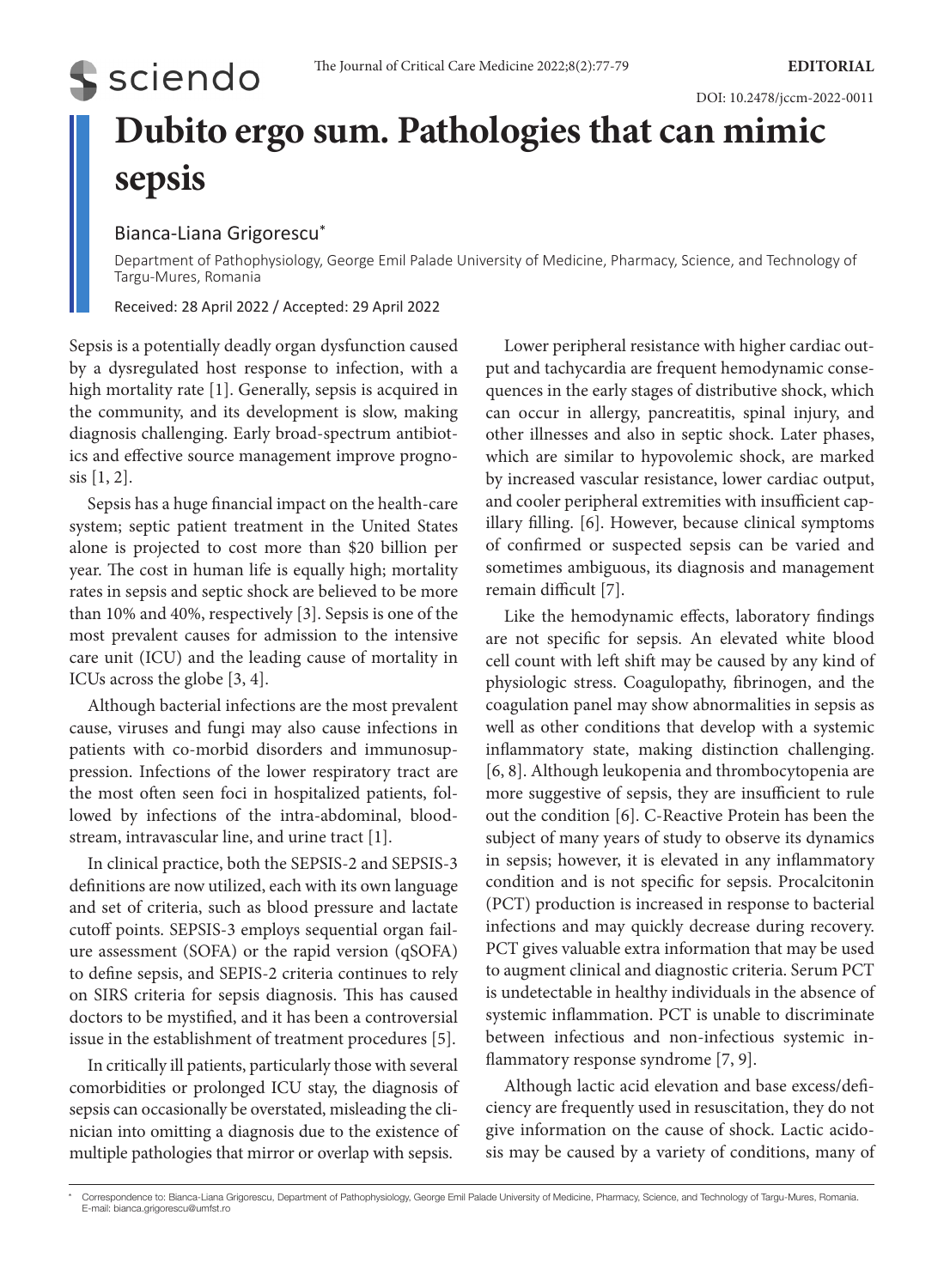### **78 •** The Journal of Critical Care Medicine 2022;8(2) Available online at: www.jccm.ro

which are not infectious, the most common causes are circulatory failure and hypoxia [10].

Sepsis can mimic a variety of pathologies present in the ICU. Prompt diagnosis, volume resuscitation, and broad-spectrum antibiotic therapy initiated in the first hours after the onset of sepsis increase the patient's chances of survival.

*Anaphylaxis* is the most severe allergic response; it affects many organ systems, is induced by a variety of triggers and conditions, and the patient can present with distributive shock symptoms -vasodilatation and hypotension. The key diagnosis is based on the patient's history of allergies and possible exposure to triggers. Tryptase is a marker of mast cell activation that is evaluated at 30, 60, and 120 minutes after the beginning of an anaphylactic response [11].

In an emergency, *euglycemic diabetic ketoacidosis* with concomitant lactic acidosis is a typical presentation that might mask sepsis. High lactate levels in the absence of serum ketones aid in the diagnosis of sepsis [12].

In acute *pancreatitis*, SIRS is caused by the release of pancreatic enzymes. The presence of SIRS at admission may mislead the clinician. For a pancreatitis diagnosis, two of the three criteria must be met: abdominal pain, a lipase level three times normal, and ultrasound or abdominal CT characteristics consistent with pancreatitis. There are several severity scoring systems to aid in the prognosis of a patient's clinical course, but many are timeconsuming to calculate and frequently take more than 72 hours to become positive [13].

*Withdrawal state*- alcohol, benzodiazepine, and opioid withdrawal may result in SIRS. Li-Yuan Liu et al. described a 58-year-old man with a history of alcohol use who developed delirium as a result of sepsis-associated encephalopathy mimicking alcohol withdrawal delirium. Infections and alcohol withdrawal are two common causes of mental disorders. It's difficult to discern between mental dysfunction due to alcoholism and sepsis when treating a patient with both. Prior episodes of alcohol withdrawal seizures or delirium, advanced age, detectable blood alcohol level on admission, excessive daily alcohol intake, impaired liver function, and male sex can all help lead the diagnosis. [14].

*Neuroleptic malignant syndrome* (NMS) is a possibly deadly neurologic condition caused by the use of neuroleptic drugs. Is often distinguished by a specific clinical condition of altered mental status, muscle rigidity, fever, and autonomic instability. Atypical cases of NMS might develop with the absence of muscle stiffness. Sepsis and NMS might overlap in the ICU, making diagnosis challenging. The key diagnosis of NMS is patient exposure to trigger drugs [15].

Despite the fact that sepsis is a well-studied pathology, with definitions continuously being adjusted and adapted to new findings, diagnosing sepsis may be sometimes challenging, even for the most experienced among us. As Ralph Green said, *"If you can make the diagnosis, the treatment is easy, and the damage can be reversed. But making the diagnosis is tricky."*

Dubito ergo sum.

# **CONFLICT OF INTEREST**

None to declare.

## **References**

- 1. Niederman MS, Baron RM, Bouadma L, Calandra T, Daneman N, DeWaele J, Kollef MH, Lipman J, Nair GB. Initial Antimicrobial Management of Sepsis. Crit Care 2021;21:307.
- 2. Chiu C, Legrand M Epidemiology of Sepsis and Septic Shock. Curr Opin Anaesthesiol 2021;34:71-76.
- 3. Singer M, Deutschman CS, Seymour et al The Third International Consensus Definitions for Sepsis and Septic Shock (Sepsis-3). JAMA 2016;315:801-810.
- 4. Boushra MN, Miller SN, Koyfman A, Long B. Consideration of Occult Infection and Sepsis Mimics in the Sick Patient Without an Apparent Infectious Source. Journal of Emergency Medicine 2019;56:36-45.
- 5. Dugar S, Choudhary C, Duggal A. Sepsis and Septic Shock: Guideline-Based Management. Cleve Clin J Med 2019;56:36- 45.
- 6. Long B, Koyfman A. Clinical Mimics: An Emergency Medicine– Focused Review of Sepsis Mimics Journal of Emergency Medicine 2017;52:34-42.
- 7. Gregoriano C, Heilmann E, Molito A, Schuetz P. Role of Procalcitonin Use in the Management of Sepsis. J Thorac Dis 2020;12:S5-S15.
- 8. Ding R, Wang Z, Lin Y, Liu B, Zhang Z, Ma X. Comparison of a New Criteria for Sepsis-Induced Coagulopathy and International Society on Thrombosis and Haemostasis Disseminated Intravascular Coagulation Score in Critically Ill Patients with Sepsis 3.0: A Retrospective Study. Blood Coagulation & Fibrinolysis 2018;29:551-558.
- 9. Ryu J-A, Yang JH, Lee D, Park C-M, Suh GY, Jeon K, Cho J, Baek SY, Carriere KC, Chung CR Clinical Usefulness of Procalcitonin and C-Reactive Protein as Outcome Predictors in Critically Ill Patients with Severe Sepsis and Septic Shock PLOS ONE 2015,